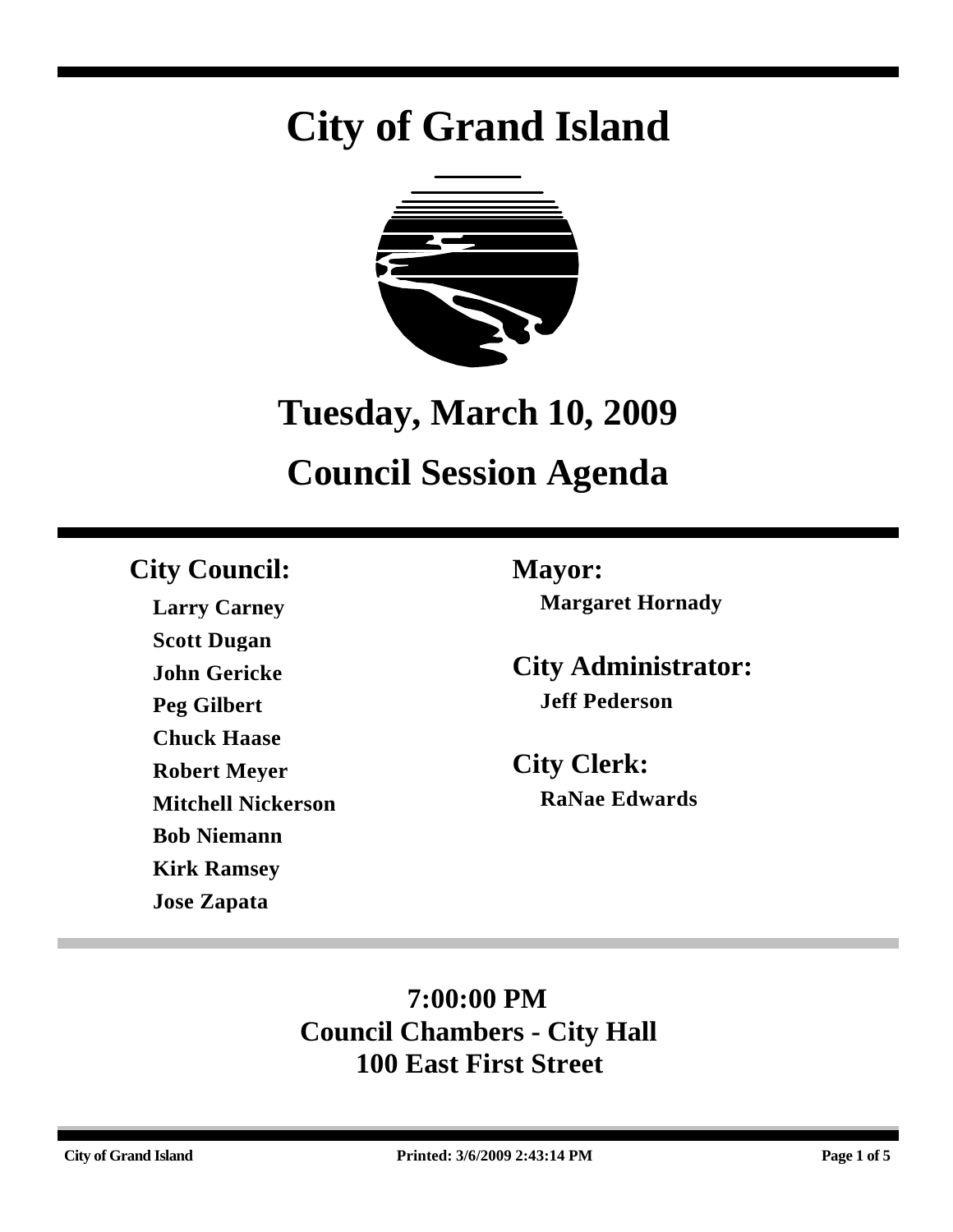#### **Call to Order**

**This is an open meeting of the Grand Island City Council. The City of Grand Island abides by the Open Meetings Act in conducting business. A copy of the Open Meetings Act is displayed in the back of this room as required by state law.**

**The City Council may vote to go into Closed Session on any agenda item as allowed by state law.**

#### **Invocation**

**Pledge of Allegiance**

**Roll Call**

#### **A - SUBMITTAL OF REQUESTS FOR FUTURE ITEMS**

**Individuals who have appropriate items for City Council consideration should complete the Request for Future Agenda Items form located at the Information Booth. If the issue can be handled administratively without Council action, notification will be provided. If the item is scheduled for a meeting or study session, notification of the date will be given.**

#### **B - RESERVE TIME TO SPEAK ON AGENDA ITEMS**

**This is an opportunity for individuals wishing to provide input on any of tonight's agenda items to reserve time to speak. Please come forward, state your name and address, and the Agenda topic on which you will be speaking.**

#### **MAYOR COMMUNICATION**

**This is an opportunity for the Mayor to comment on current events, activities, and issues of interest to the community.**

#### **C - PRESENTATIONS AND PROCLAMATIONS**

- **C1 Presentation by Almquist, Maltzahn, Galloway & Luth for Fiscal Year 2008 City Single Audit and General Purpose Financial Statements and Electric and Water Audit Reports**
- **C2 Proclamation "Abbott Sisters Day" March 20, 2009**

#### **E - PUBLIC HEARINGS**

**E1 Public Hearing on Acquisition of Trail and Public Utility Easement in a Part of Lot 25, Matthews Subdivision (McCloud Super 8 Motel)**

**E2 Public Hearing on Redevelopment Plan (CRA Area #6) for Property Located at**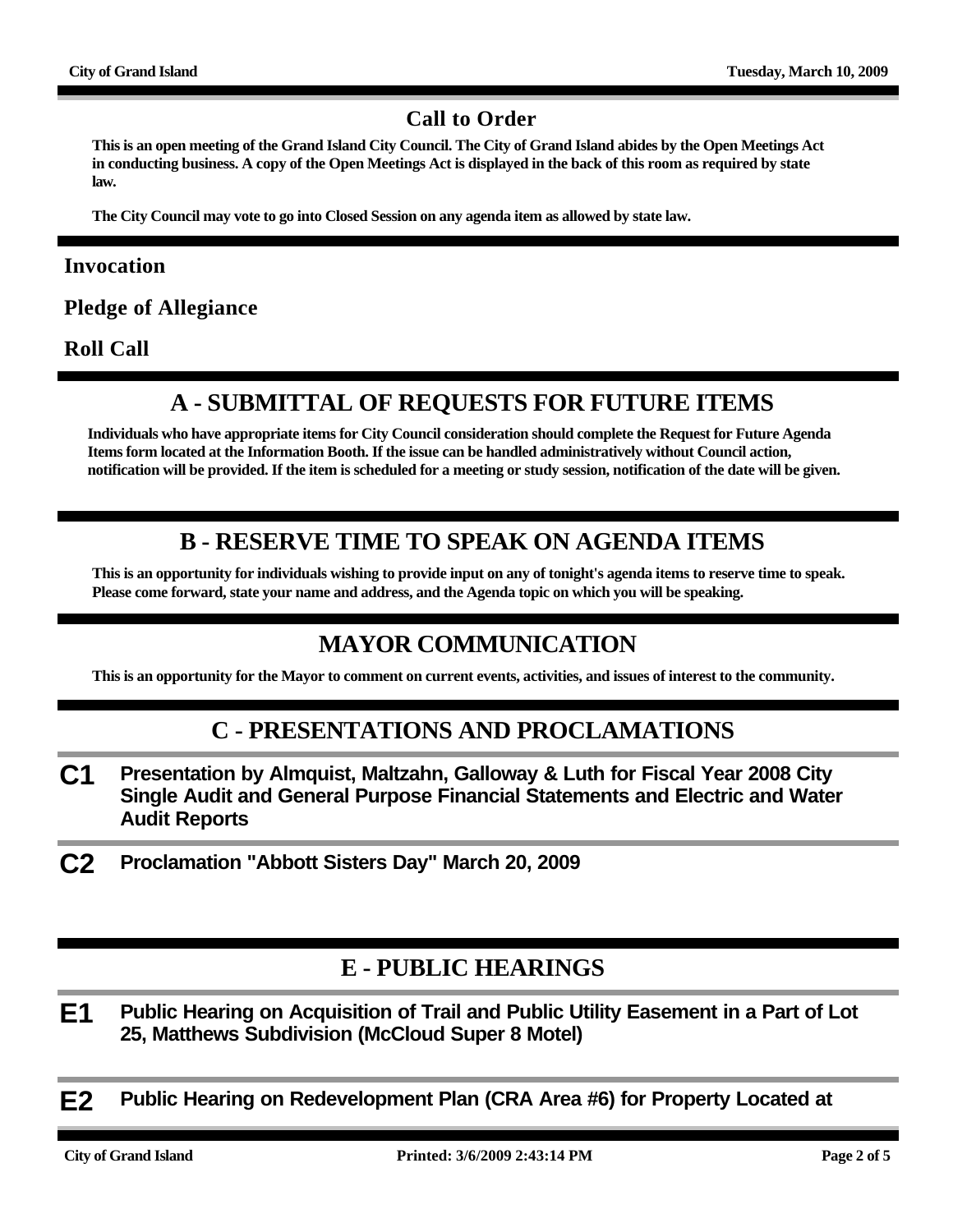#### **1721 North Broadwell (Casey's)**

**E3 Public Hearing Concerning Acquisition of Utility Easement - 3648 South Blaine Street - Meyer**

*Are there any items the council would like removed from the consent agenda?*

#### **F - ORDINANCES**

**F1 #9207 - Consideration of Amending Chapter 20-8 of the Grand Island City Code Relative to Fire Arms**

#### **G - CONSENT AGENDA**

- **G1 Approving Minutes of February 21, 2009 City Council Special Study Session Council Retreat**
- **G2 Approving Minutes of February 24, 2009 City Council Regular Meeting**
- **G3 #2009-47 Approving Acquisition of Trail and Public Utility Easement in a Part of Lot 25, Matthews Subdivision (McCloud Super 8 Motel)**
- **G4 #2009-48 Approving Change Order #2 for Capital Avenue Widening, Street Improvement District Number 1256**
- **G5 #2009-49 Approving Bid Award for Sanitary Sewer Project No. 2009-S-2; St. Patrick Avenue - Manhole and Valve**
- **G6 #2009-50 Approving Bid Award for Concrete Ready-Mix for 2009**
- **G7 #2009-51 Approving Bid Award for Asphalt Hot-Mix for 2009**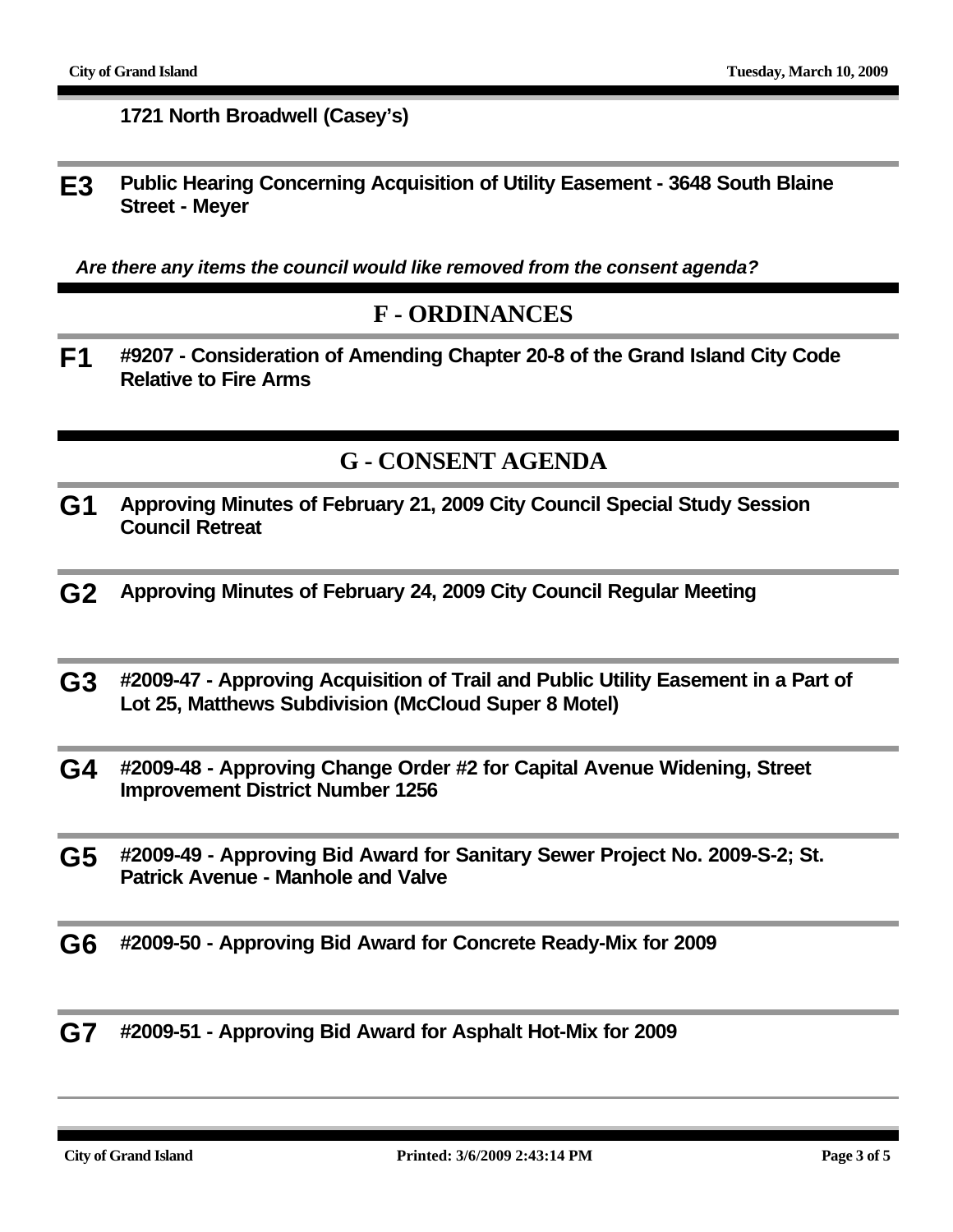- **G8 #2009-52 Approving Bid Award for Concrete Pavement and Storm Sewer Repairs for 2009**
- **G9 #2009-53 Approving Bid Award for Substation Equipment Painting Services**
- **G10 #2009-54 Approving Acquisition of Utility Easement 3648 S. Blaine Street Meyer**
- **G11 #2009-55 Approving Redevelopment Plan (CRA Area #6) for Property Located at 1720, 1724, and 1814 North Eddy Street and 1721 North Broadwell Avenue (Casey's)**
- **G12 #2009-56 Approving Final Plat and Subdivision Agreement for Knuth Subdivision**

**G13 #2009-57 - Approving Changes to Operation of Stolley Park Train**

#### **H - REQUESTS AND REFERRALS**

**H1 Consideration of Request from Viaero Wireless for a Conditional Use Permit for a Wireless Telecommunications Tower Located at 1817 Waugh Street**

#### **I - RESOLUTIONS**

- **I1 #2009-58 Consideration of Intent to Annex Property Located South of Case New Holland and West of Highway 281**
- **I2 #2009-59 Consideration of City Council Meeting Agenda Preparation Timetable**

#### **J - PAYMENT OF CLAIMS**

**J1 Approving Payment of Claims for the Period of February 25, 2009 through March**